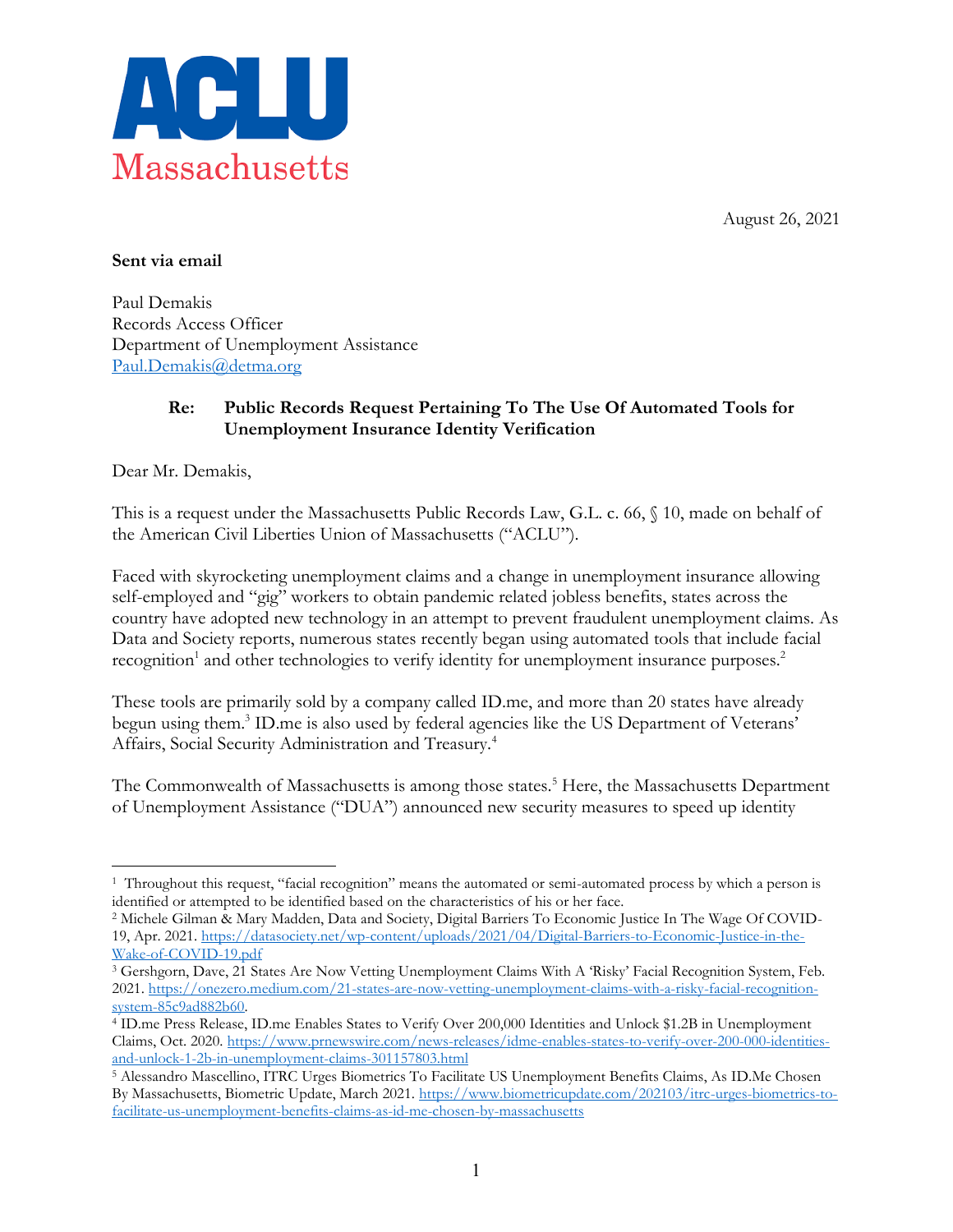

verification and address what it says is a "continued surge of fraudulent claim attempts."<sup>6</sup> The department is contracting with ID.me to "implement solutions designed to reduce wait times on identity verification issues for unemployment claimants." Government officials also claim that they will implement "additional multi-factor authentication measures within the online system that it says should help reduce the risk of fraud and cybersecurity attacks."

The ACLU has significant concerns about the use of these technologies in Massachusetts. We therefore seek records<sup>7</sup> pertaining to the use of these tools and the relationship between DUA and ID.me or any other vendor providing technology for unemployment insurance identity verification.

## **Records requested**

 $\overline{a}$ 

This request includes but is not limited to the following records created on or after January 1, 2020:

- 1. All communications, including text messages and emails, between or among any staff member or representative of the DUA and any representative of any company that manufactures or sells any automated tools (including but not limited to those tools that use facial recognition) for unemployment insurance identity verification, including but not limited to ID.me;
- 2. All internal communications, including text messages and emails, referencing any company that manufactures or sells any automated tools (including but not limited to those tools that use facial recognition) for unemployment insurance identity verification, including but not limited to ID.me;
- 3. Records pertaining to any existing or potential relationship between the DUA and any company that manufactures or sells automated tools (including but not limited to those tools that use facial recognition) for unemployment insurance identity verification, including but not limited to ID.me. These records include but are not limited to MOUs, purchase orders, RFPs, licensing agreements, invoices, non-disclosure agreements, project proposals, and other contracts;
- 4. Records pertaining to the operational effectiveness, reliability, accuracy rate, or performance for persons of different races, gender or any other protected characteristics of any automated tool for unemployment insurance identity verification, including but not limited to those tools that use facial recognition. These records include but are not limited to emails, handouts, PowerPoint presentations, advertisements, audits, tests, and specification documents;

<sup>6</sup> Massachusetts Launching ID Verification Process For Some Unemployment Claims, WCVB, March 2021. [https://www.wcvb.com/article/massachusetts-launching-id-verification-process-for-some-unemployment](https://www.wcvb.com/article/massachusetts-launching-id-verification-process-for-some-unemployment-claims/35734145)[claims/35734145](https://www.wcvb.com/article/massachusetts-launching-id-verification-process-for-some-unemployment-claims/35734145)

<sup>7</sup> Throughout this request, the term "records" includes but is not limited to any paper or electronic information, reports, evaluations, memoranda, correspondence, letters, emails, charts, graphs, flyers, meeting agendas, meeting minutes, training materials, diagrams, forms, DVDs, tapes, CDs, notes, or other similar materials.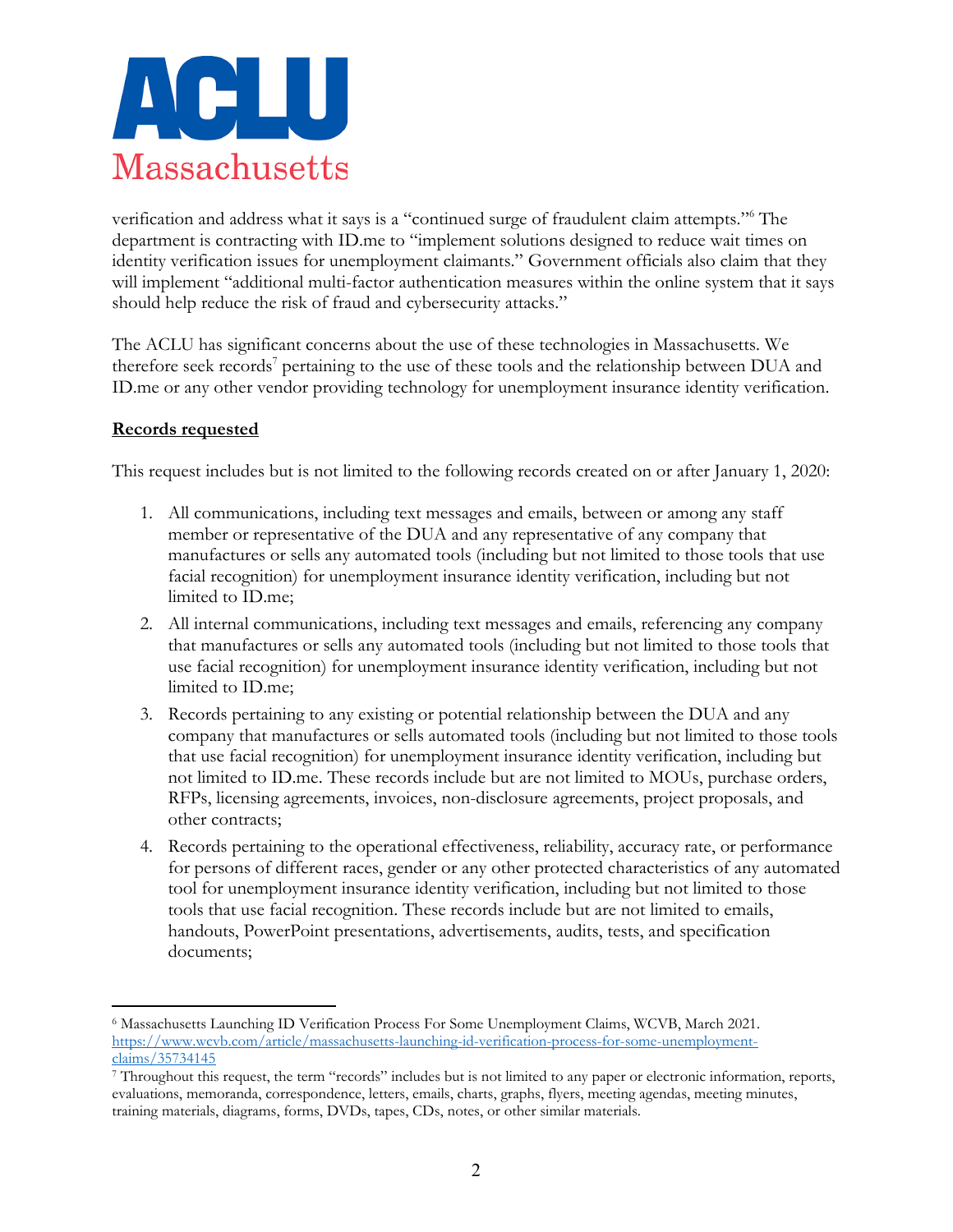

- 5. Records pertaining to accessibility for people with disabilities of any automated tool for unemployment insurance identity verification used by the DUA, including but not limited to those tools that use facial recognition, including but not limited to ID.me. These records include but are not limited to emails, handouts, PowerPoint presentations, advertisements, audits, tests, and specification documents;
- 6. Records reflecting system requirements for accuracy rates or false acceptance rates of any automated tool for unemployment insurance identity verification, including but not limited to those tools that use facial recognition;
- 7. Records pertaining to sharing of or granting access to any face images or prints or other documents or individualized information maintained by state or local agencies to any company that manufactures or sells automated tools (including but not limited to those tools that use facial recognition) for unemployment insurance identity verification, including but not limited to ID.me;
- 8. Training materials pertaining to automated tools for unemployment insurance identity verification purposes, including but not limited to those that use facial recognition;
- 9. Policies, procedures, guidance documents, legal memoranda or other similar documents pertaining to the use of automated tools for unemployment insurance identity verification, including but not limited to those that use facial recognition and the data they produce;
- 10. Manuals, guidelines, outlines, and similar records pertaining to how automated tools for unemployment insurance identity verification work, including but not limited to those tools that use facial recognition;
- 11. Records describing grievance or redress procedures available for people who are refused verification through ID.me;
- 12. Any/all records related to grievances, complaints, or other redress filed related to ID.me, including any complaints, grievances, or other redress filed, any correspondence returned to the complainant, and any synopsis, reports, plans, or quality improvement documents developed based on a review of complaints.
- 13. Records showing availability of Trusted Referees in languages other than English, including languages spoken, means of accessing Trusted Referees in languages other than English, number of Trusted Referees available in languages other than English, and wait times for accessing Trusted Referees in languages other than English;
- 14. Manuals, guidelines, outlines, and similar records pertaining to the type of evidence, if any, that the DUA must have before pausing an applicant's benefits and requiring them to verify their identity through ID.me;
- 15. Any records obtained by DUA regarding subcontractors of or licensors to ID.me, including but not limited to MOUs, purchase orders, RFPs, licensing agreements, invoices, nondisclosure agreements, project proposals, or other contracts.
- 16. Statistics pertaining to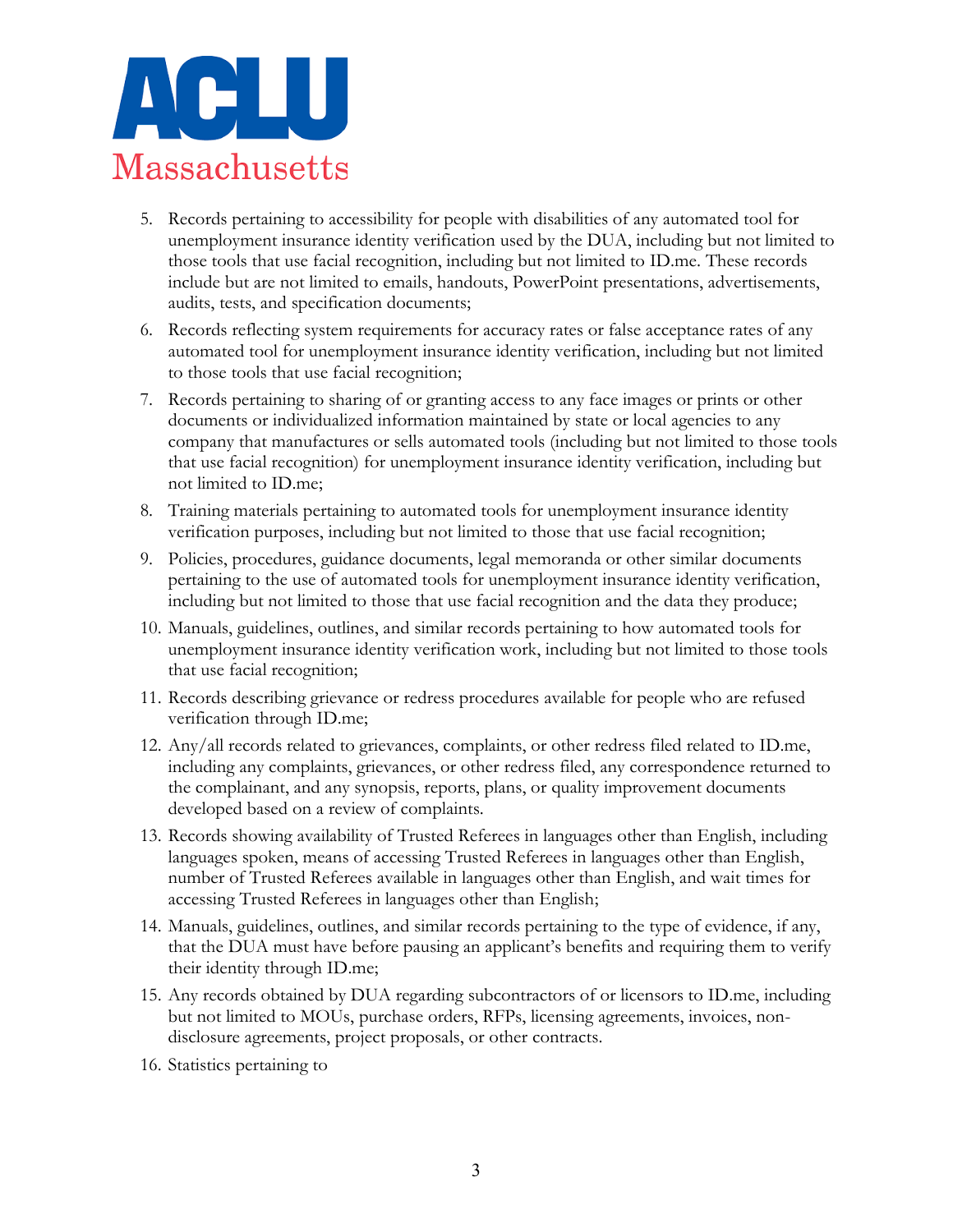

- a. how automated tools for unemployment insurance identity verification, including but not limited to those that use facial recognition, are currently being used by DUA, disaggregated by race, age, gender, ethnicity, and zip code;
- b. how many people have been wrongfully denied verification due to problems with ID.me and/or phone, internet, or computer access issues;
- c. the number of claimants who were asked to use ID.me;
- d. the number of claimants who used ID.me;
- e. the number of claimants who successfully verified their identification via ID.me through its self-verification process without the assistance of a Trusted Referee;
- f. the number of claimants who did not successfully verify their identification via ID.me through its self-verification process and verified their identification through the assistance of a Trusted Referee;
- g. the number of claimants who did not successfully verify their identification with ID.me;
- h. any statistics on the reasons that a claimant was unable to successfully verify their identity via ID.me through its self-verification process, disaggregated if available by race, age, gender, ethnicity and zip code, including the number of claimants who were unable to verify after being prompted to take and submit a selfie;
- i. any statistics on wait times for Trusted Referee calls;
- j. the number of identity verification issues resolved via ID.me;
- k. the number of calls to DUA call centers regarding identity verification, regarding ID.me; and
- l. the number of complaints, grievances or other redress filed regarding ID.me, disaggregated by all of the relevant categories, disaggregated by race, age, gender, ethnicity, and zip code.
- 17. Records describing how applicants may verify their identities without using the ID.me application, including the number of claimants who have done so and any delay in accessing benefits;
- 18. Records showing standard notices sent to claimants that they need to verify their identity for unemployment insurance through ID.me and/or describing the steps they must take to verify their identity, including in each language available; and
- 19. Records pertaining to any public process, meeting, or debate about any automated tools for unemployment insurance identity verification, including but not limited to those that use facial recognition. These include but are not limited to meeting agendas or minutes, public notices, analyses, and communications between the police department and elected officials.

**Please note that ACLU is not requesting any personally identifiable information or personal data pertaining to individuals applying for unemployment benefits. Instead, we are requesting public records containing information pertaining to the use of automated tools to verify their identity.**